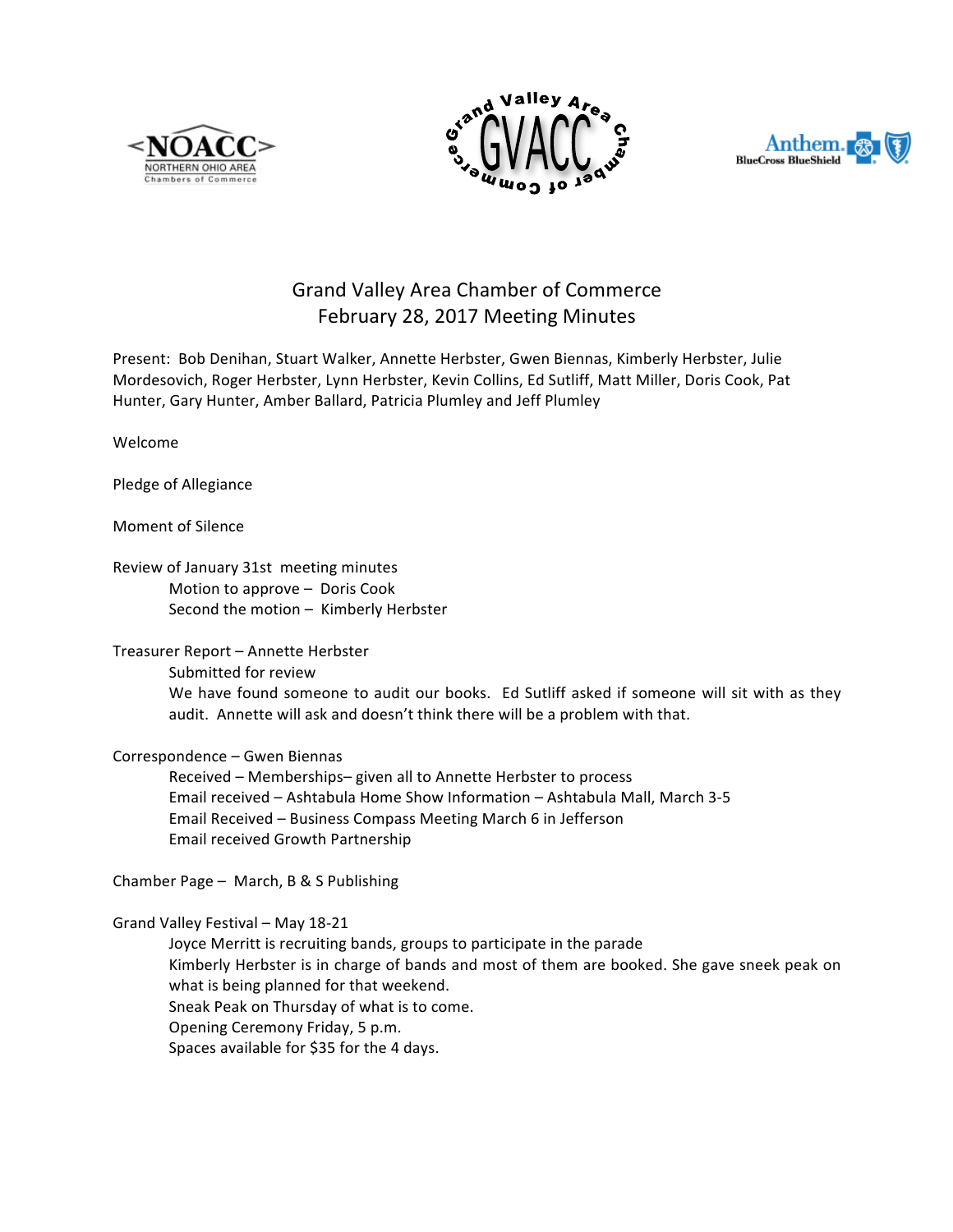Pat & Gary Hunter will have a problem having someone there for the full time of the festival. A suggestion was made you may leave information when it is unattended. Everyone will try and look out for one another.

There will be Festival Meeting this Thursday, March 2 at the Village Hall, 7:00 p.m. Volunteers Needed

Re – Cap of Hosting Business Compass Meeting – we had a very delightful young women from the Prevention Coalition – Katie Park. We were hoping for better attendance, there seems to be a problem coming to south county.

How do we bring new members in and how do we get our regular members to attend meeting and participate in Chamber functions? One suggestion if we bring a new business in and join the chamber the original member will be put in a drawing for a free membership the next year.

Julie Mordesovich suggested that maybe we have the Queen of Hearts game at our meetings. It's a small way to raise money for the Chamber and put in the business pockets.

Ed Sutliff asked if anyone has been attending the NOACC events since we get credit for attending. Annette Herbster mentioned that both her and Ken have been attending.

## Business Roundtable

\* Kevin Collins – Orwell Tool, by GV Tractor they have trailer parts, wood pellets, liquidation from Home Depot.

\*Kimberly Herbster – New Music keeping busy with the Village Concert Series, Bloomfield Musical, also doing web design and is the musical chairperson for the music for the Festival

\*Julie Mordesovich – First Responders, Breakfast with the Easter Bunny, April 8

\*Jeff Plumly – professional volunteer, helps at St. Mary, also when Julie needs help. He was a big help for the Business Compass Meeting.

\*Patricia Plumly – volunteer, helps at Country Neighbor and at St. Mary

\*Gary Hunter – Conversation Station, mention that Kevin is a Veteran and thank you for your service. Also, Patricia is also a new volunteer at the CS. He will talk to the Crew Kids on how they can help with Community Service

\*Pat Hunter – Conversation Station, in charge of fundraisers. 2 more weeks of soup/bread. Chinese Auction in April. Will only have 400 tickets. Anyone wishing to volunteer please contact Pat.

\*Matt Miller – doesn't have a business at this time but works with Ed Sutliff

\*Roger Herbster – GV Ruritans, at a lul at this time. Getting ready to help for the Festival and the plant sales